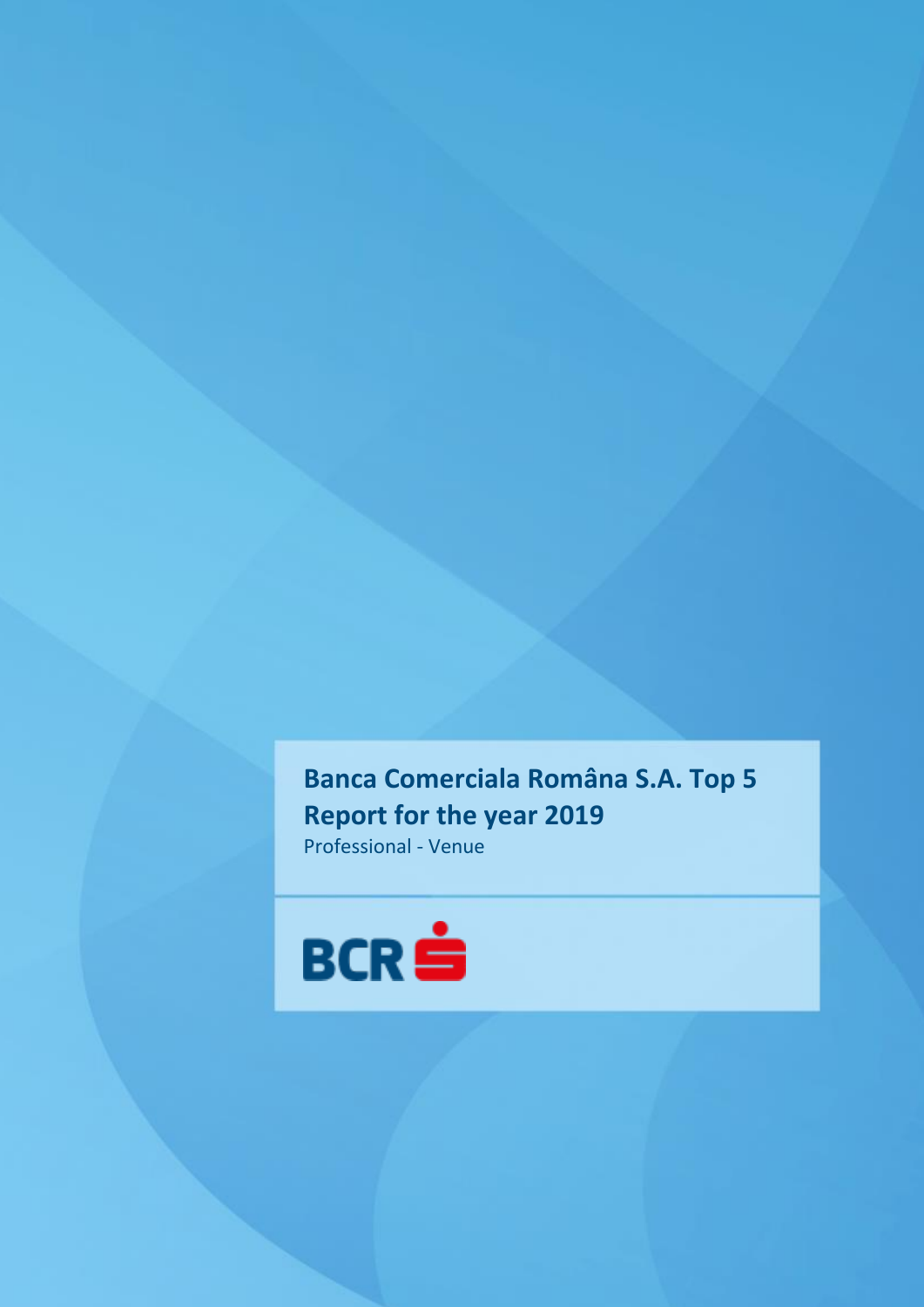# **Banca Comerciala Româna S.A. Top 5 Report for the year 2019**

Professional - Venue

The publication of the Top 5 report shall enable clients to evaluate the quality of Banca Comerciala Româna S.A.'s execution practices and to identify the top five execution venues, where Banca Comerciala Româna S.A. executed client orders.

# **I. Equities - Shares & Depositary Receipts**

## **a. Tick size liquidity bands 3 and 4 (from 80 to 1999 trades per day)**

| Notification if <1 average trade per business day in the previous year: N                    |                                                                                                 |                                                                                          |                                    |                                       |                                     |  |  |
|----------------------------------------------------------------------------------------------|-------------------------------------------------------------------------------------------------|------------------------------------------------------------------------------------------|------------------------------------|---------------------------------------|-------------------------------------|--|--|
| <b>Top five execution venues</b><br>ranked in terms of trading<br>volumes (descending order) | <b>Proportion of</b><br>volume<br>traded as a<br>percentage of<br>total in that<br><b>class</b> | <b>Proportion</b><br>of orders<br>executed as<br>percentage<br>of total in<br>that class | Percentage<br>of passive<br>orders | Percentage<br>of aggressive<br>orders | Percentage<br>of directed<br>orders |  |  |
| SPOT REGULATED MARKET - BVB<br>(MIC: XBSE)                                                   | 100.00 %                                                                                        | 100.00 %                                                                                 | 46.98%                             | 53.02 %                               | 100.00 %                            |  |  |

## **c. Tick size liquidity band 1 and 2 (from 0 to 79 trades per day)**

| Notification if $\leq 1$ average trade per business day in the previous year: N              |                                                                                          |                                                                                          |                                    |                                       |                                     |  |  |
|----------------------------------------------------------------------------------------------|------------------------------------------------------------------------------------------|------------------------------------------------------------------------------------------|------------------------------------|---------------------------------------|-------------------------------------|--|--|
| <b>Top five execution venues</b><br>ranked in terms of trading<br>volumes (descending order) | <b>Proportion of</b><br>volume<br>traded as a<br>percentage of<br>total in that<br>class | <b>Proportion</b><br>of orders<br>executed as<br>percentage<br>of total in<br>that class | Percentage<br>of passive<br>orders | Percentage<br>of aggressive<br>orders | Percentage<br>of directed<br>orders |  |  |
| SPOT REGULATED MARKET - BVB<br>(MIC: XBSE)                                                   | 100.00 %                                                                                 | 100.00 %                                                                                 | 48.87 %                            | 51.13 %                               | 100.00 %                            |  |  |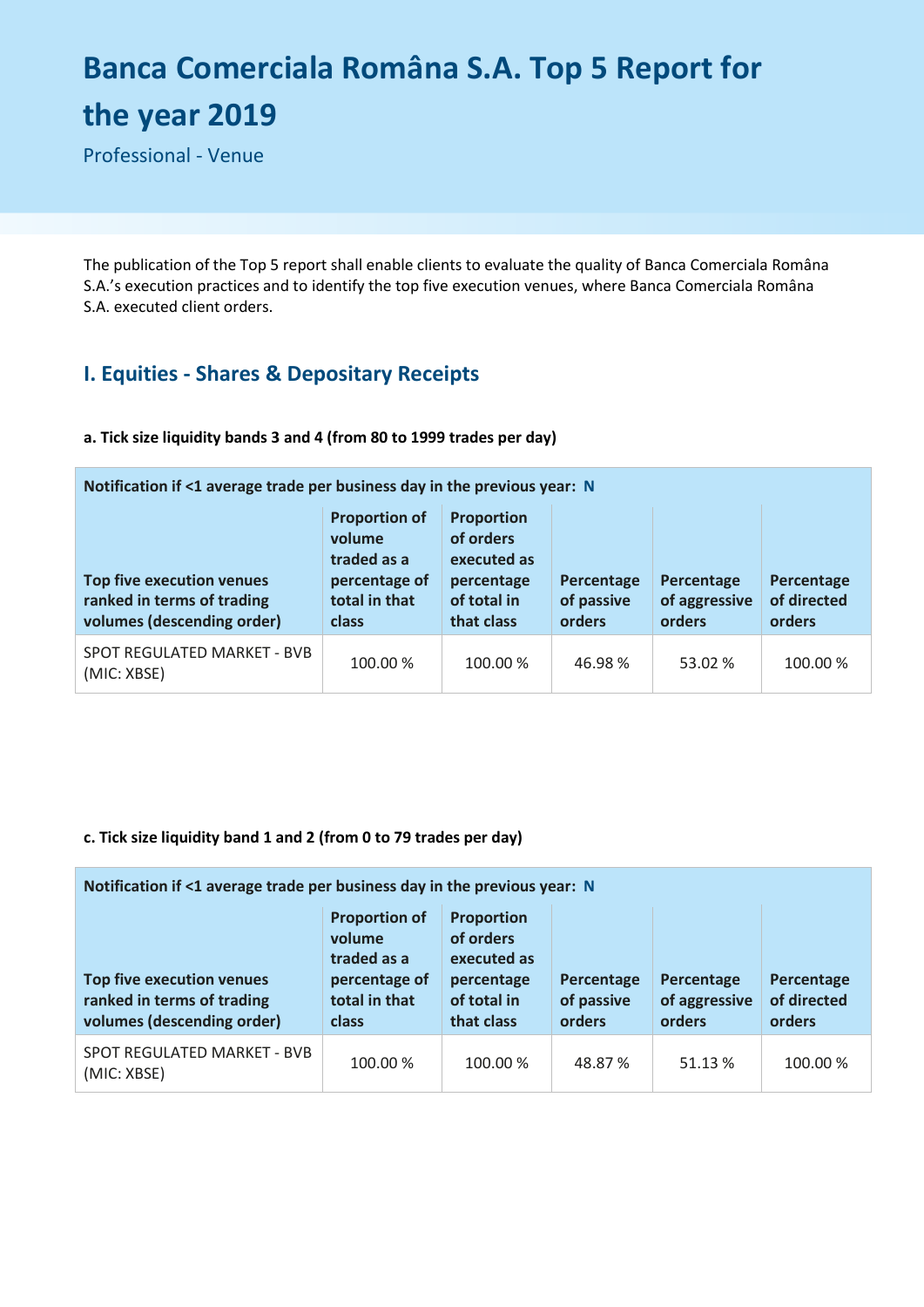## **II. Debt Instruments - Bonds**

### **a. Bonds**

| Notification if <1 average trade per business day in the previous year: Y                    |                                                                                          |                                                                                          |                                    |                                       |                                     |  |  |
|----------------------------------------------------------------------------------------------|------------------------------------------------------------------------------------------|------------------------------------------------------------------------------------------|------------------------------------|---------------------------------------|-------------------------------------|--|--|
| <b>Top five execution venues</b><br>ranked in terms of trading<br>volumes (descending order) | <b>Proportion of</b><br>volume<br>traded as a<br>percentage of<br>total in that<br>class | <b>Proportion</b><br>of orders<br>executed as<br>percentage<br>of total in<br>that class | Percentage<br>of passive<br>orders | Percentage<br>of aggressive<br>orders | Percentage<br>of directed<br>orders |  |  |
| SPOT REGULATED MARKET - BVB<br>(MIC: XBSE)                                                   | 100.00 %                                                                                 | 100.00 %                                                                                 | 88.30 %                            | 11.70 %                               | 100.00 %                            |  |  |

## **III. Summary of the Analysis and Conclusions**

a) An explanation of the relative importance the firm gave to the execution factors of price, costs, speed, and likelihood of execution or any other consideration including qualitative factors when assessing the quality of execution:

*In achieving the optimal result for professional clients BCR is taking into account the speed and likelihood of execution.*

b) A description of any close links, conflicts of interests, and common ownerships with respect to any execution venues used to execute orders:

*Regarding the steps BCR has taken to ensure that conflicts of interest between BCR and execution venues do not have a negative effect on customer interests please refer to Client MiFID Information Package on our webpage.* 

c) A description of any specific arrangements with any execution venues regarding payments made or received, discounts, rebates or non-monetary benefits received: